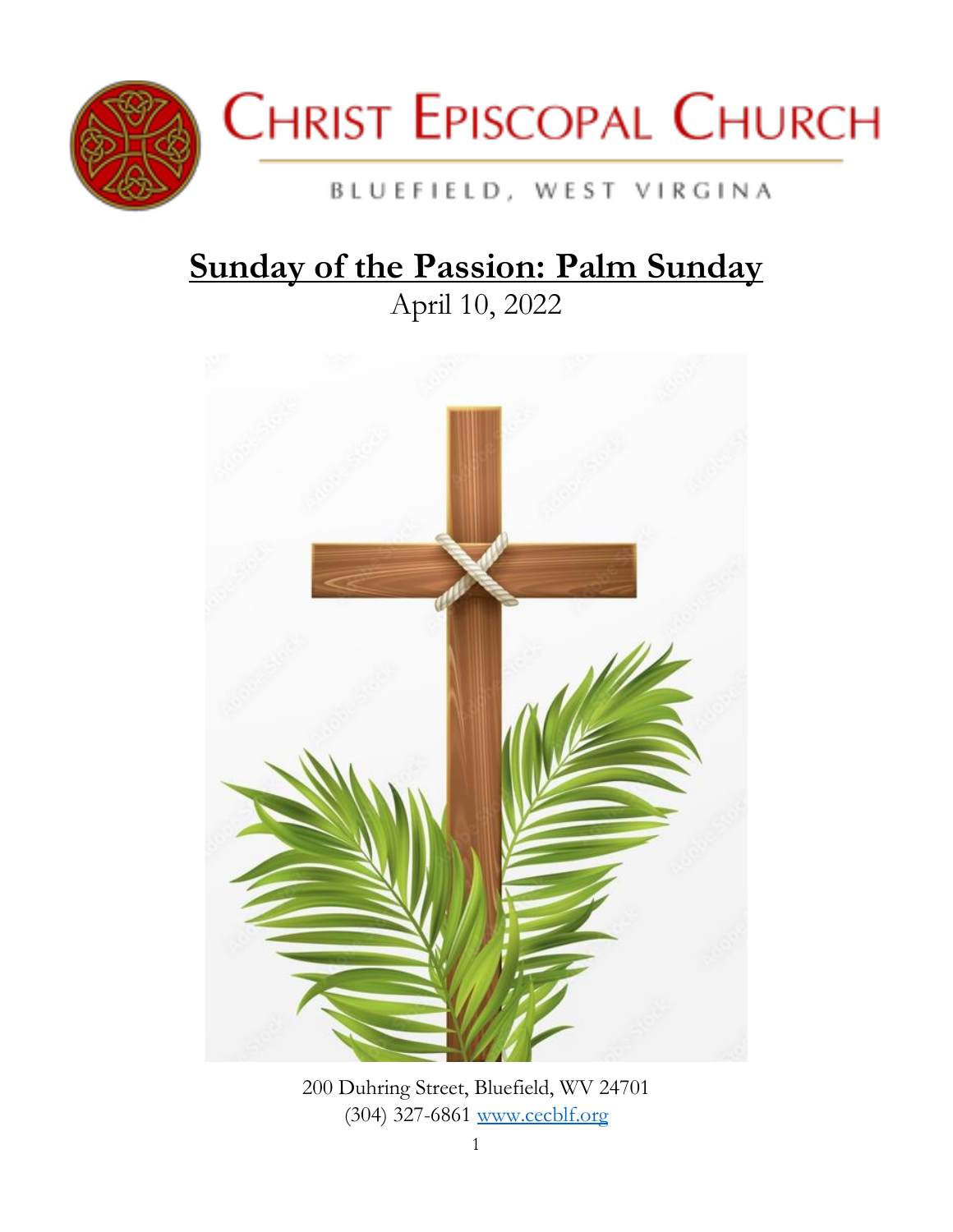Everything you will need to participate in today's service may be found in this booklet. Due to Covid-19, communion is offered in one kind only to avoid using the common cup. UV Light Air Sanitizers are present to help provide a pathogen-free worship space. While we do not require face masks, feel free to wear a mask if you prefer to do so. We hope that you will feel safe in this place and leave uplifted by our celebration today.

We encourage everyone, out of love and respect to all, to get fully vaccinated and boosted against COVID-19.

If you are new or visiting for the first time, we invite you to fill out a Visitor's Card and place it in the collection plate located in the back of the church. Our Interim Rector would be delighted to meet you and answer any questions you might have. Please know that all are welcome here, no exceptions.

Prelude

# **The Liturgy of the Palms**

*Celebrant* Blessed is the King who comes in the name of the Lord. *People* Peace in heaven and glory in the highest.

*Celebrant* Let us pray.

Assist us mercifully with your help, O Lord God of our salvation, that we may enter with joy upon the contemplation of those mighty acts, whereby you have given us life and immortality; through Jesus Christ our Lord. Amen.

# Gospel Lesson *Luke 19:28-40*

After telling a parable to the crowd at Jericho, Jesus went on ahead, going up to Jerusalem. When he had come near Bethphage and Bethany, at the place called the Mount of Olives, he sent two of the disciples, saying, "Go into the village ahead of you, and as you enter it you will find tied there a colt that has never been ridden. Untie it and bring it here. If anyone asks you, 'Why are you untying it?' just say this, 'The Lord needs it.'" So those who were sent departed and found it as he had told them. As they were untying the colt, its owners asked them, "Why are you untying the colt?" They said, "The Lord needs it." Then they brought it to Jesus; and after throwing their cloaks on the colt, they set Jesus on it. As he rode along, people kept spreading their cloaks on the road. As he was now approaching the path down from the Mount of Olives,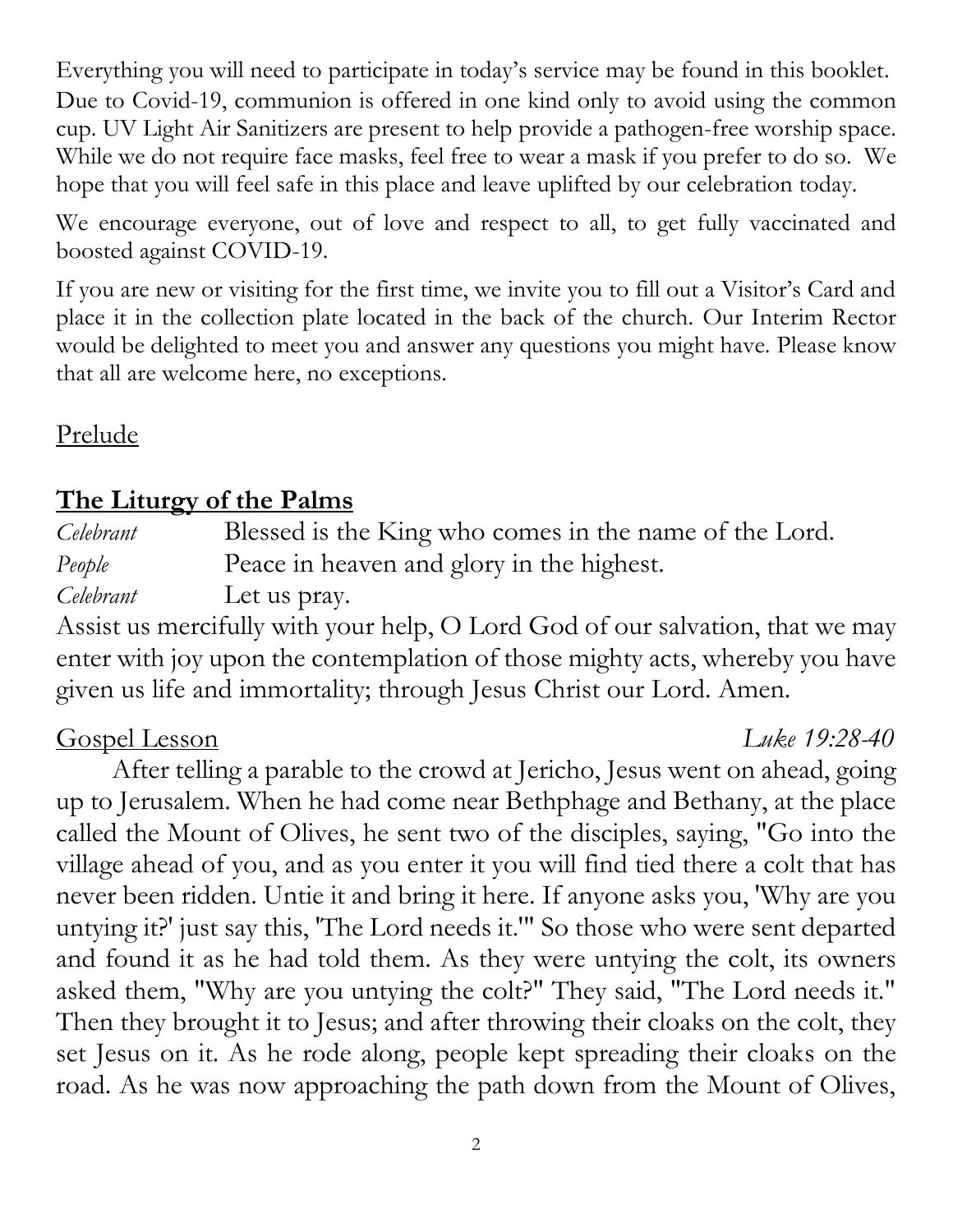the whole multitude of the disciples began to praise God joyfully with a loud voice for all the deeds of power that they had seen, saying,

"Blessed is the king who comes in the name of the Lord!

Peace in heaven, and glory in the highest heaven!"

Some of the Pharisees in the crowd said to him,

"Teacher, order your disciples to stop." He answered, "I tell you, if these were silent, the stones would shout out."

| Celebrant | The Lord be with you.                      |
|-----------|--------------------------------------------|
| People    | And also with you.                         |
| Celebrant | Let us give thanks to the Lord our God.    |
| People    | It is right to give him thanks and praise. |

# *Celebrant*

It is right to praise you, Almighty God, for the acts of love by which you have redeemed us through your Son Jesus Christ our Lord. On this day he entered the holy city of Jerusalem in triumph, and was proclaimed as King of kings by those who spread their garments and branches of palm along his way. Let these branches be for us signs of his victory, and grant that we who bear them in his name may ever hail him as our King, and follow him in the way that leads to eternal life; who lives and reigns in glory with you and the Holy Spirit, now and for ever. *Amen.*

*At this time the blessed Palms will be distributed to the congregation.*

*Celebrant* Blessed is he who comes in the name of the Lord. *People Hosanna in the highest.*

*The choir and altar party processes to the altar.*

Hymn *All glory, laud, and honor* **H 154**

# The Collect

Almighty and everliving God, in your tender love for the human race you sent your Son our Savior Jesus Christ to take upon him our nature, and to suffer death upon the cross, giving us the example of his great humility: Mercifully grant that we may walk in the way of his suffering, and also share in his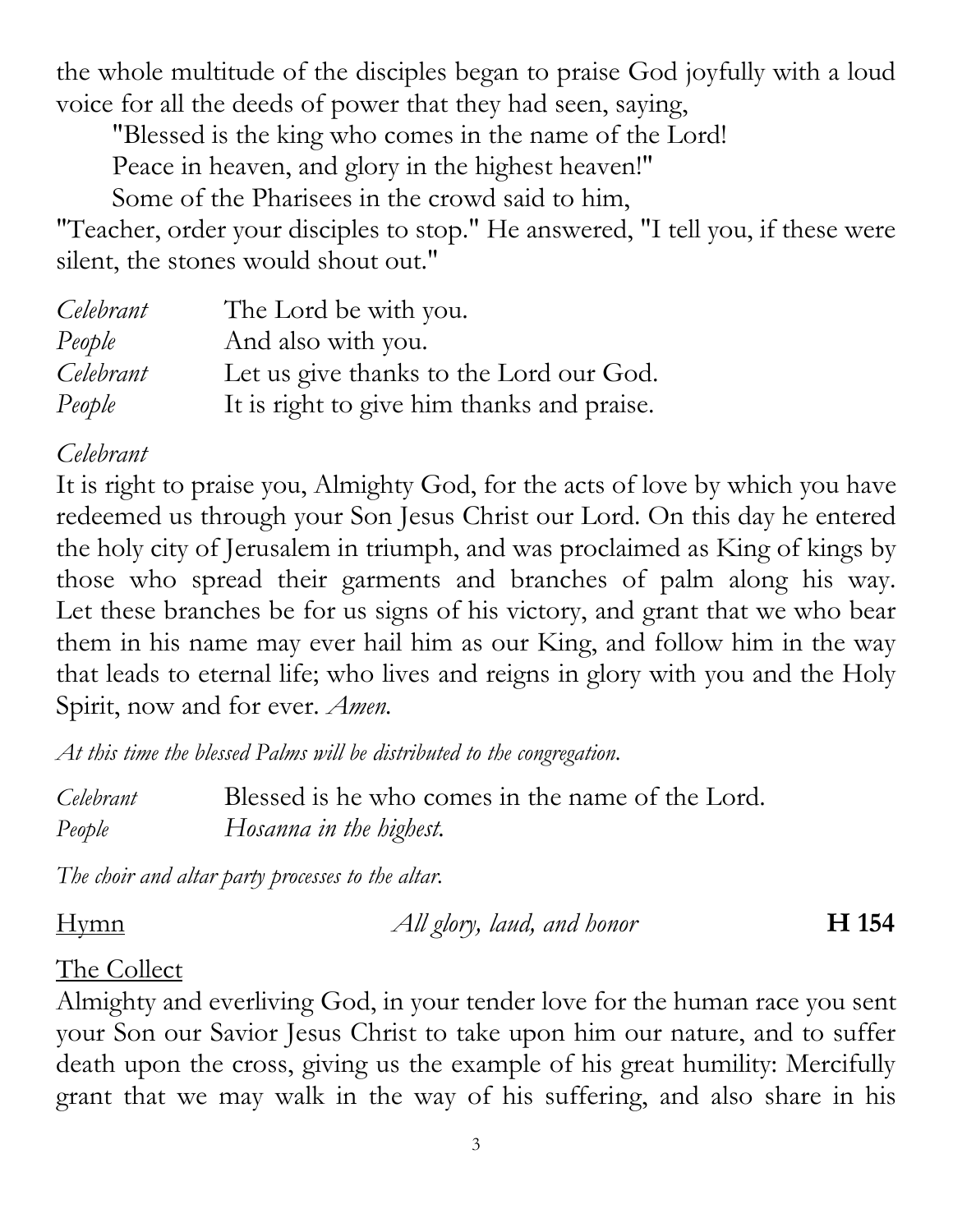4

resurrection; through Jesus Christ our Lord, who lives and reigns with you and the Holy Spirit, one God, for ever and ever. *Amen*.

# **The Liturgy of the Word**

Old Testament Lesson *Isaiah 50:4-9a*

The Lord God has given me the tongue of a teacher, that I may know how to sustain the weary with a word. Morning by morning he wakens- wakens my ear to listen as those who are taught. The Lord God has opened my ear, and I was not rebellious, I did not turn backward. I gave my back to those who struck me, and my cheeks to those who pulled out the beard; I did not hide my face from insult and spitting.

The Lord God helps me; therefore I have not been disgraced;

therefore I have set my face like flint, and I know that I shall not be put to shame; he who vindicates me is near. Who will contend with me? Let us stand up together. Who are my adversaries? Let them confront me. It is the Lord God who helps me; who will declare me guilty?

*Lector* The Word of the Lord.

*People* Thanks be to God!

- 9. Have mercy on me, O LORD, for I am in trouble; my eye is consumed with sorrow, and also my throat and my belly.
- 10. For my life is wasted with grief, and my years with sighing; my strength fails me because of affliction, and my bones are consumed.
- 11. I have become a reproach to all my enemies and even to my neighbors, a dismay to those of my acquaintance; when they see me in the street they avoid me.
- 12. I am forgotten like a dead man, out of mind; I am as useless as a broken pot.
- 13. For I have heard the whispering of the crowd; fear is all around; they put their heads together against me; they plot to take my life.
- 14. But as for me, I have trusted in you, O LORD. I have said, "You are my God.

The PsalmPsalm 31:9-16 *In te, Domine, speravi*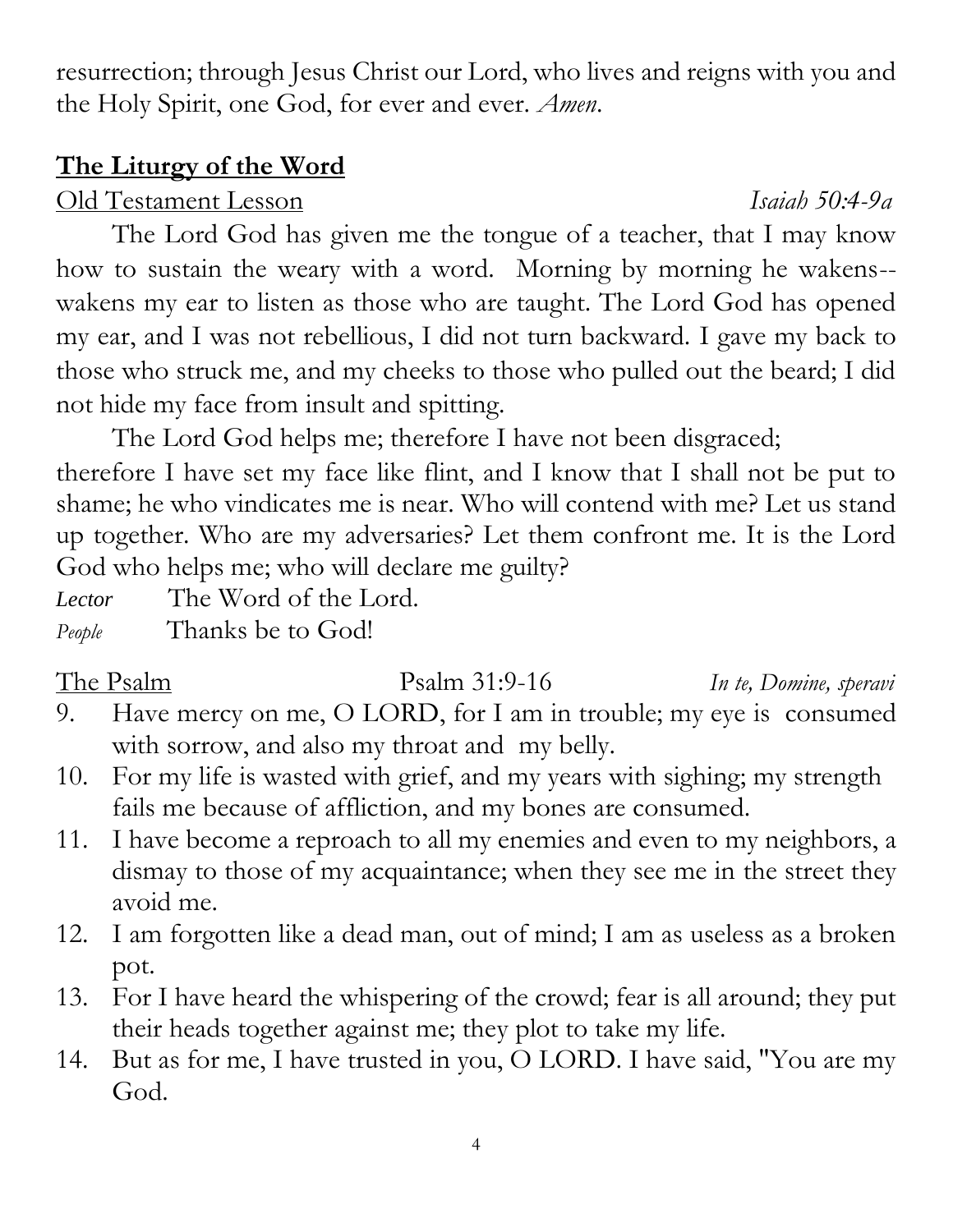5

- 15. My times are in your hand; rescue me from the hand of my enemies, and from those who persecute me.
- 16. Make your face to shine upon your servant, and in your loving-kindness save me."

# New Testament Lesson *Philippians 2:5-11*

Let the same mind be in you that was in Christ Jesus, who, though he was in the form of God, did not regard equality with God as something to be exploited, but emptied himself, taking the form of a slave, being born in human likeness. And being found in human form, he humbled himself and became obedient to the point of death-- even death on a cross. Therefore, God also highly exalted him and gave him the name that is above every name, so that at the name of Jesus every knee should bend, in heaven and on earth and under the earth, and every tongue should confess that Jesus Christ is Lord, to the glory of God the Father.

| Lector | The Word of the Lord. |
|--------|-----------------------|
| People | Thanks be to God!     |
|        |                       |

Hymn *Lift up your heads, ye mighty gates* **H 436**

The Passion of our Lord Jesus Christ according to Luke *See handout*

The Nicene Creed *Please stand as you are able*  We believe in one God, the Father, the Almighty, maker of heaven and earth, of all that is, seen and unseen. We believe in one Lord, Jesus Christ, the only Son of God, eternally begotten of the Father, God from God, Light from Light, true God from true God, begotten, not made, of one Being with the Father.

The Sermon The Rev. Lou Hays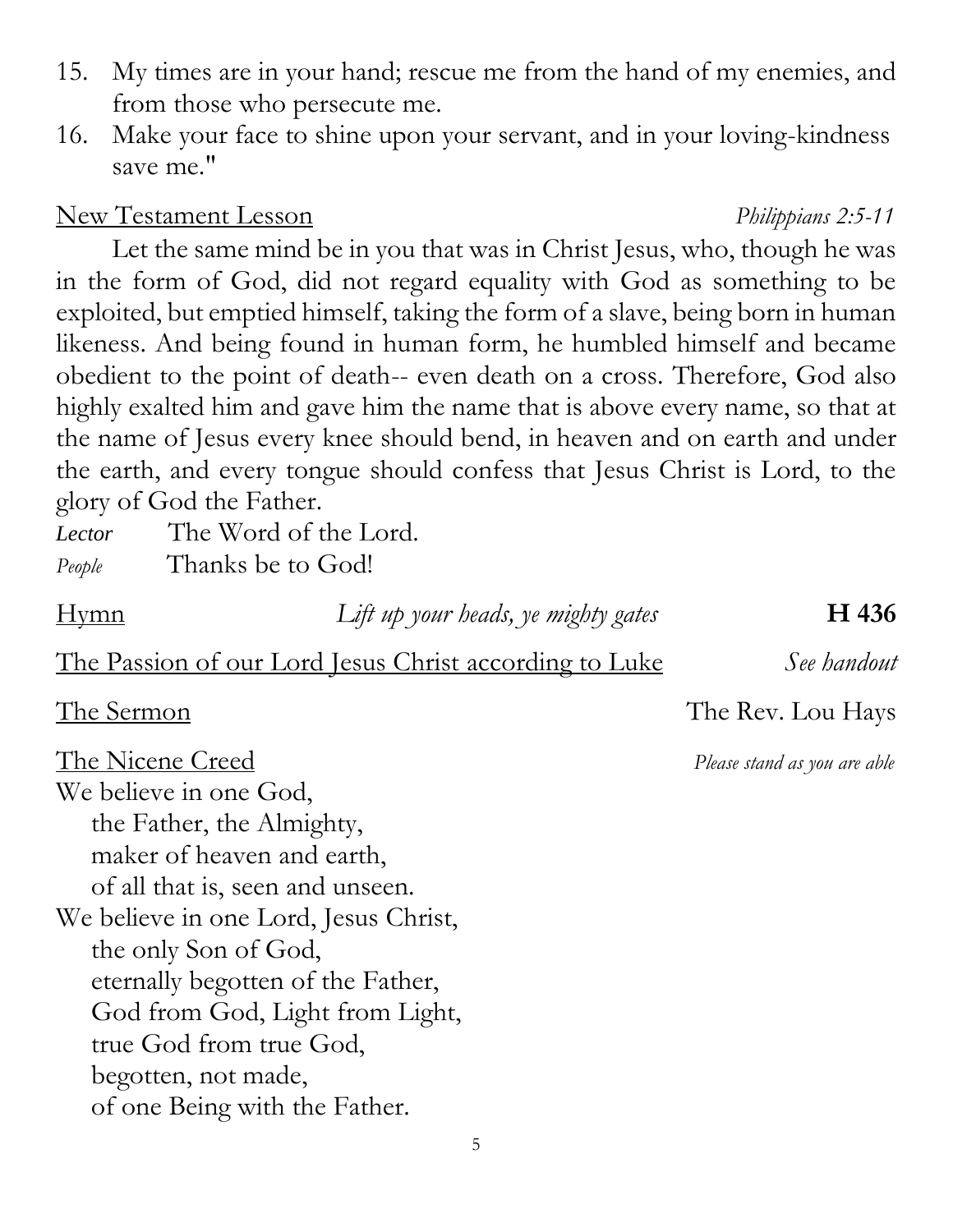Through him all things were made. For us and for our salvation he came down from heaven: by the power of the Holy Spirit he became incarnate from the Virgin Mary, and was made man. For our sake he was crucified under Pontius Pilate; he suffered death and was buried. On the third day he rose again in accordance with the Scriptures; he ascended into heaven and is seated at the right hand of the Father. He will come again in glory to judge the living and the dead, and his kingdom will have no end. We believe in the Holy Spirit, the Lord, the giver of life, who proceeds from the Father and the Son. With the Father and the Son he is worshiped and glorified. He has spoken through the Prophets. We believe in one holy catholic and apostolic Church. We acknowledge one baptism for the forgiveness of sins. We look for the resurrection of the dead, and the life of the world to come. Amen.

# **The Prayers of the People, Form IV**

Let us pray for the Church and for the world.

Grant, Almighty God, that all who confess your Name may be united in your truth, live together in your love, and reveal your glory in the world.

*Silence* Lord, in your mercy *Hear our prayer*.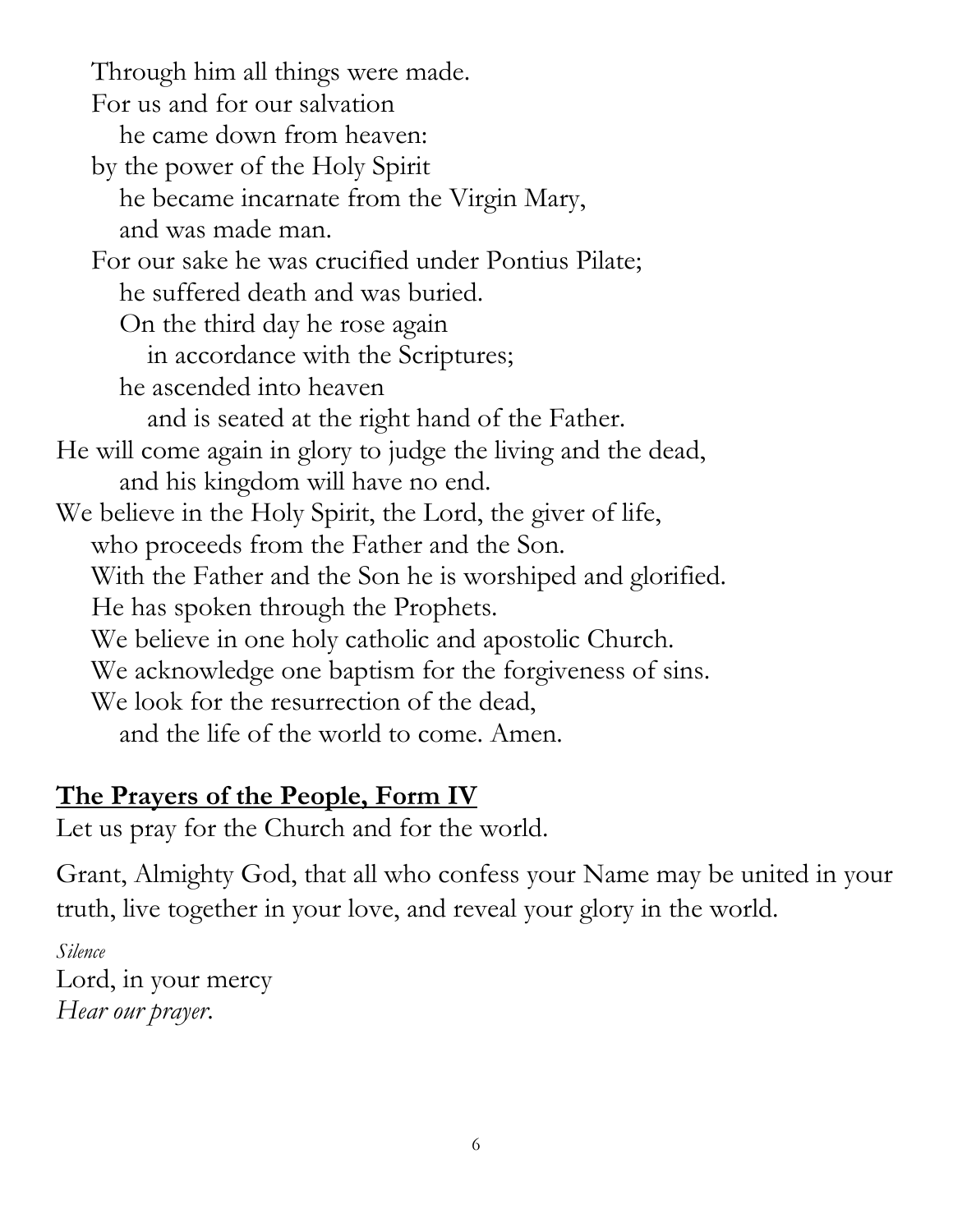Guide the people of this land, and of all the nations, in the ways of justice and peace especially in Russia and Ukraine; that we may honor one another and serve the common good.

*Silence* Lord, in your mercy *Hear our prayer*.

Give us all a reverence for the earth as your own creation, that we may use its resources rightly in the service of others and to your honor and glory.

*Silence* Lord, in your mercy *Hear our prayer.*

Bless all whose lives are closely linked with ours, and grant that we may serve Christ in them, and love one another as Christ loves us.

*Silence* Lord, in your mercy *Hear our prayer.*

We pray for all who are ill, or in any trouble, need or sorrow, especially those on our parish prayer list, and for any others we might now name, either silently or aloud. (Pause) Comfort and heal all those who suffer in body, mind, or spirit; give them courage and hope in their troubles and bring them the joy of your salvation.

*Silence* Lord, in your mercy *Hear our prayer.*

We pray for all who have died, especially our loved ones who have gone before us, and for any others we might now name, either silently or aloud. (Pause) We commend to your mercy all who have died, that your will for them may be fulfilled; and we pray that we may share with all your saints in your eternal kingdom.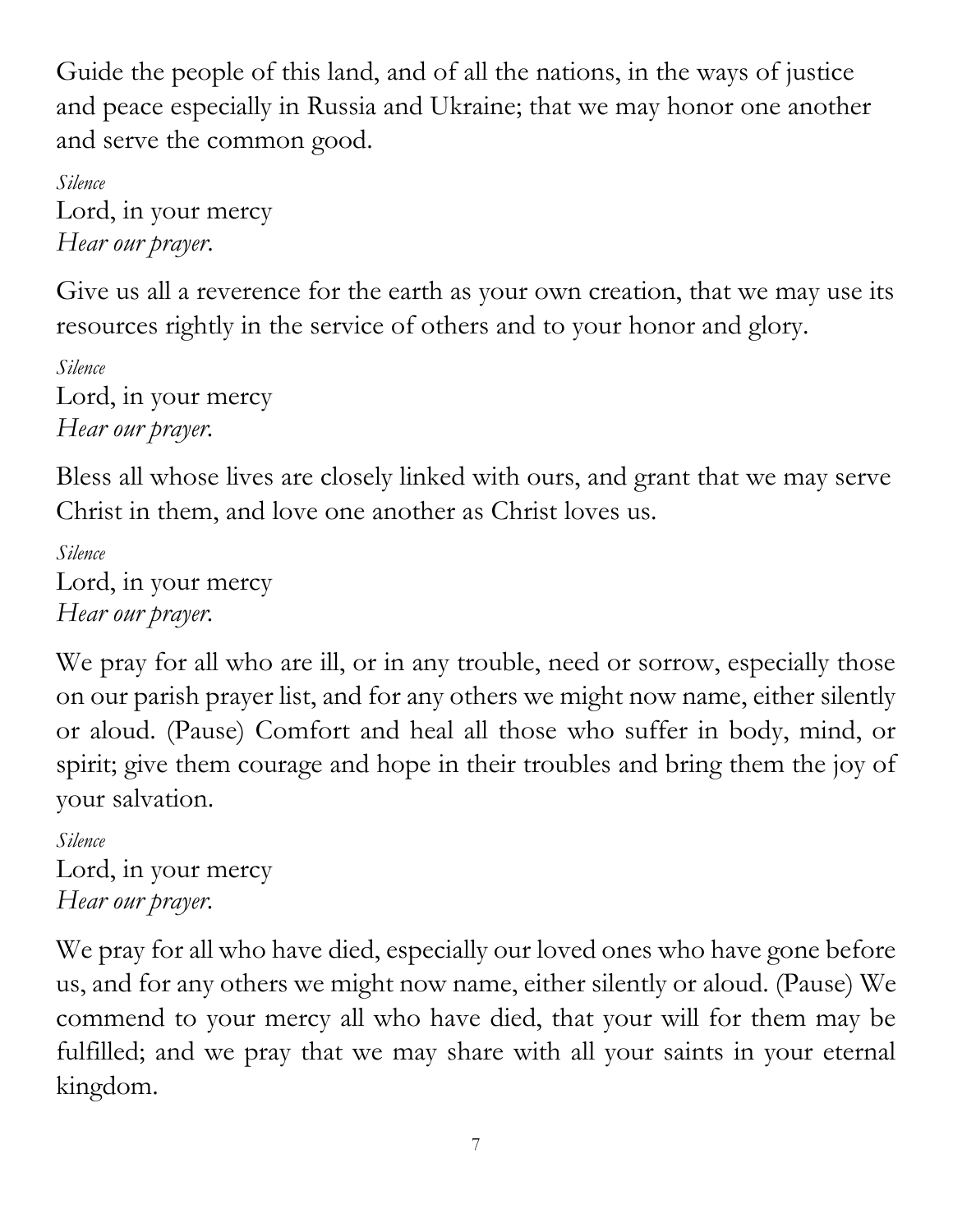*Silence* Lord, in your mercy *Hear our prayer.*

In our Diocesan Cycle of Prayer, we pray for St. Matthews, Charleston.

In our Anglican Cycle of Prayer, we pray for the Church of North India.

*Silence* Lord, in your mercy *Hear our prayer.*

Let us join together in the Prayer for the Transition.

Dear God, we ask for mercy and grace in this journey. We commit to the process of finding a new rector for our parish, and that it will be in your name and to your glory. We ask for insight and self-reflection, that we may know our needs, and that we may properly envision a future together, uplifting all and seeing the incredible ministries that you will share with us. We pray for the members of the Search Committee, the Vestry, and our interim Rector, as well as our bishops and their staff, that all may be blessed and guided in this search process. Open our eyes and our hearts to all possibilities and lead us with your wisdom. May your glory shine through us in this mission we are undertaking. In Christ's name we pray. Amen.

# *Celebrant*

Heavenly Father, you have promised to hear what we ask in the Name of your Son: Accept and fulfill our petitions, we pray, not as we ask in our ignorance, nor as we deserve in our sinfulness, but as you know and love us in your Son Jesus Christ our Lord. *Amen.*

# **The Confession of Sin**

*Silence may be kept* Most merciful God, we confess that we have sinned against you in thought, word, and deed,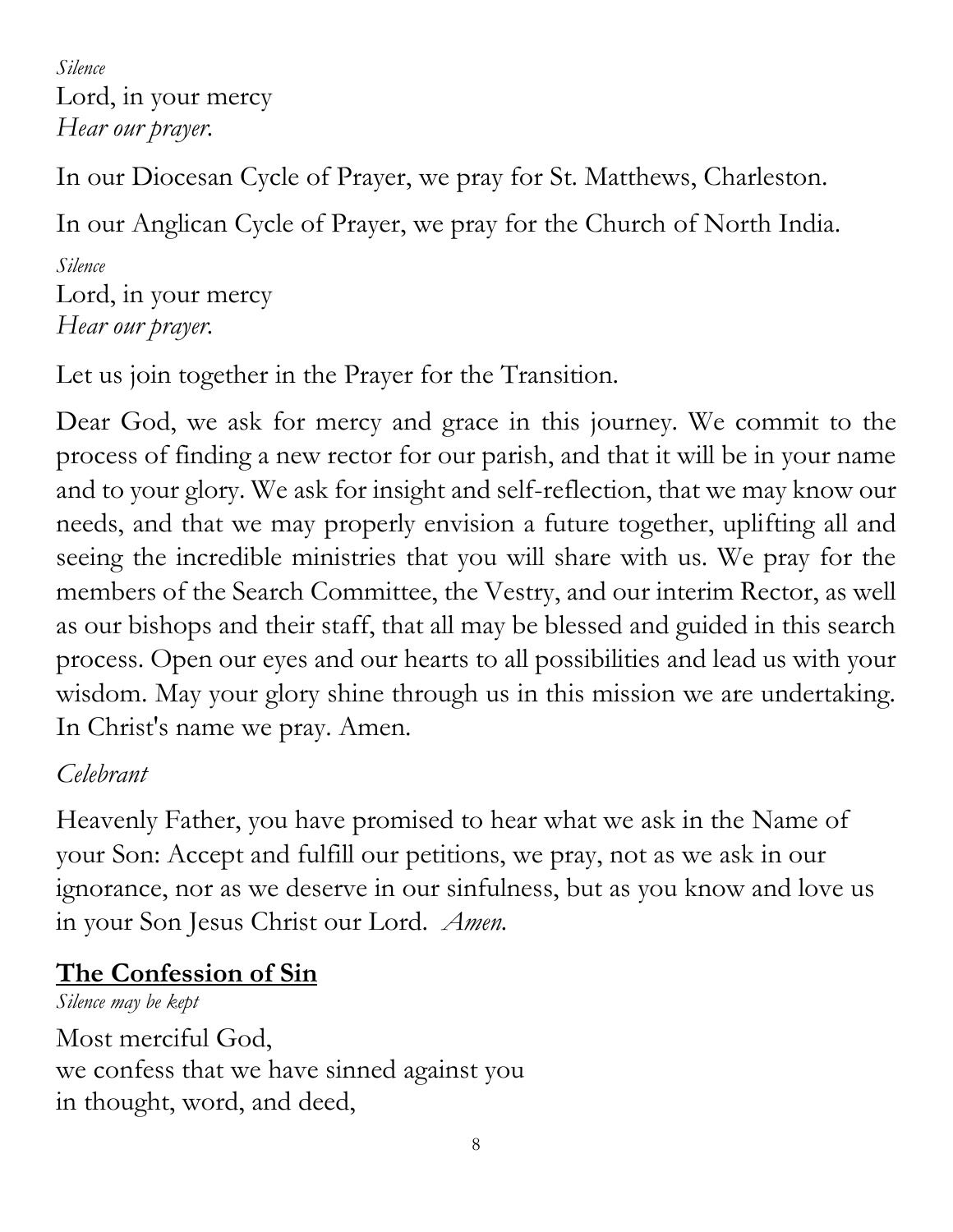by what we have done, and by what we have left undone. We have not loved you with our whole heart; we have not loved our neighbors as ourselves. We are truly sorry and we humbly repent. For the sake of your Son Jesus Christ, have mercy on us and forgive us; that we may delight in your will, and walk in your ways, to the glory of your Name. Amen. *The Bishop, when present, or the Priest, stands and says*

Almighty God have mercy on you, forgive you all your sins through our Lord Jesus Christ, strengthen you in all goodness, and by the power of the Holy Spirit keep you in eternal life. Amen.

# **The Peace**

*Celebrant* The peace of the Lord be always with you. *People* And also with you.

*At this time we will greet those around us in the name of the Lord. Please refrain from physical touch during this time so as to ensure proper social distancing for all members of the congregation. Thank you.* 

# **The Holy Eucharist**

| <b>Offertory</b>               | When I Survey the Wondrous Cross | H 474 |
|--------------------------------|----------------------------------|-------|
| Sung by choir and congregation |                                  |       |

#### Eucharistic Prayer A *The people remain standing*

*Celebrant* The Lord be with you.

*People* And also with you.

*Celebrant* Lift up your hearts.

*People* We lift them to the Lord.

*Celebrant* Let us give thanks to the Lord our God.

*People* It is right to give him thanks and praise.

*Then, facing the Holy Table, the Celebrant proceeds*

9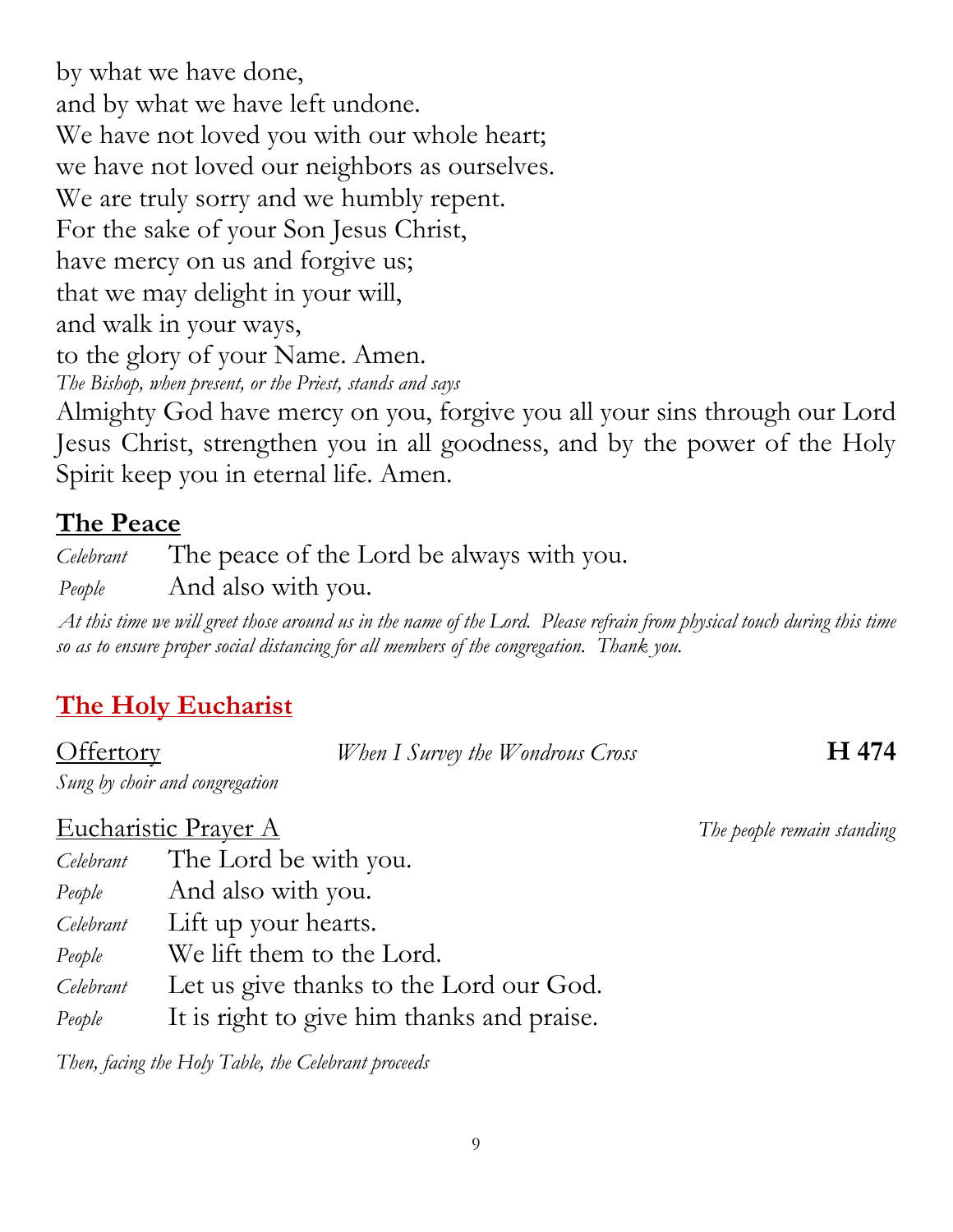It is right, and a good and joyful thing, always and every-where to give thanks to you, Father Almighty, Creator of heaven and earth. Through Jesus Christ our Lord. For our sins he was lifted high upon the cross, that he might draw the whole world to himself; and, by his suffering and death, he became the source of eternal salvation for all who put their trust in him.

Therefore, we praise you, joining our voices with Angels and Archangels and with all the company of heaven, who for ever sing this hymn to proclaim the glory of your Name:



#### *The people stand or kneel. Then the Celebrant continues*

Holy and gracious Father: In your infinite love you made us for yourself, and, when we had fallen into sin and become subject to evil and death, you, in your mercy, sent Jesus Christ, your only and eternal Son, to share our human nature, to live and die as one of us, to reconcile us to you, the God and Father of all.

He stretched out his arms upon the cross, and offered himself, in obedience to your will, a perfect sacrifice for the whole world.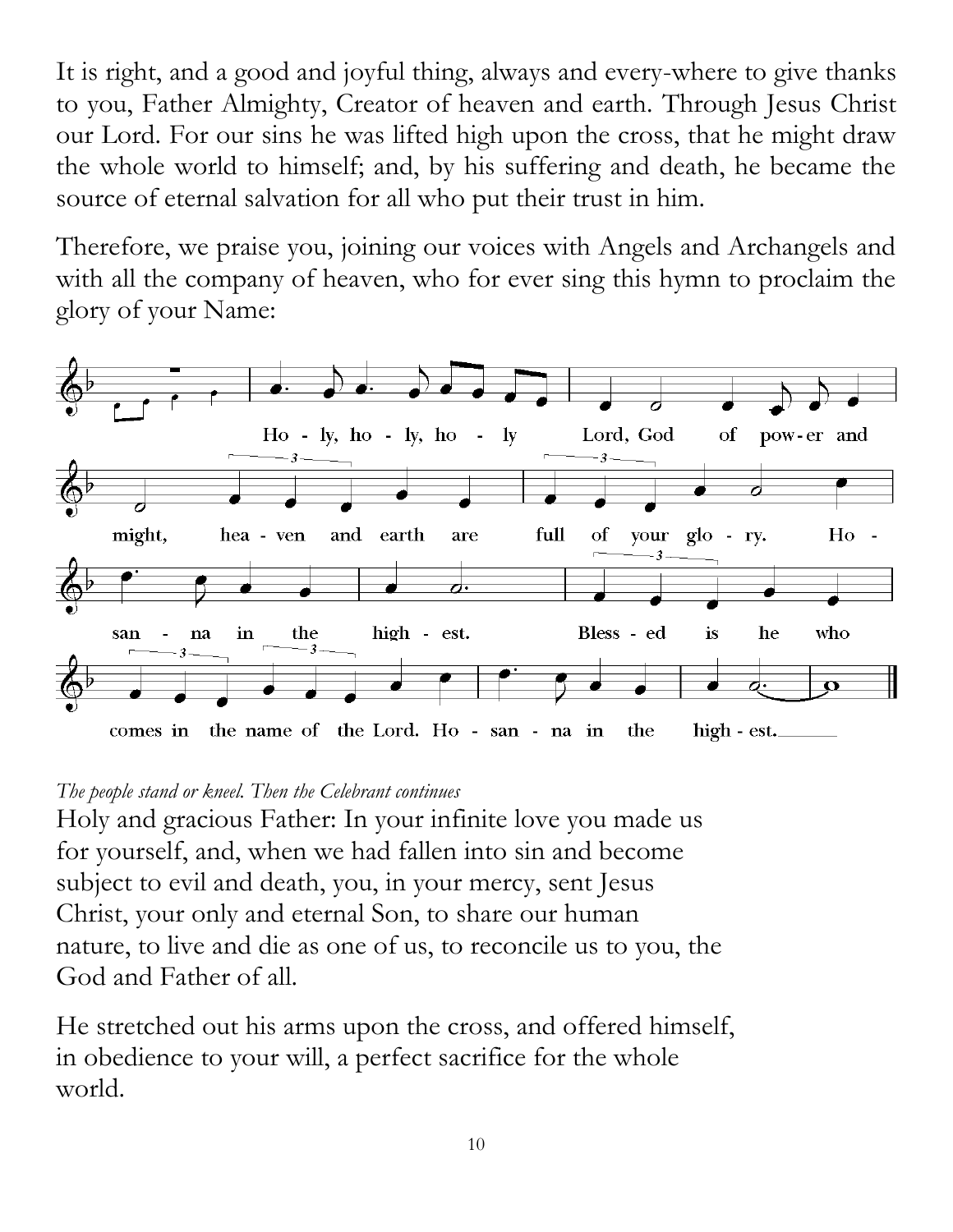*At the following words concerning the bread, the Celebrant is to hold it, or to lay a hand upon it; and at the words concerning the cup, to hold or place a hand upon the cup and any other vessel containing wine to be consecrated.*

On the night he was handed over to suffering and death, our Lord Jesus Christ took bread; and when he had given thanks to you, he broke it, and gave it to his disciples, and said, "Take, eat: This is my Body, which is given for you. Do this for the remembrance of me."

After supper he took the cup of wine; and when he had given thanks, he gave it to them, and said, "Drink this, all of you: This is my Blood of the new Covenant, which is shed for you and for many for the forgiveness of sins. Whenever you drink it, do this for the remembrance of me."

Therefore we proclaim the mystery of faith:

# *Celebrant and People*

Christ has died. Christ is risen. Christ will come again.

# *The Celebrant continues*

We celebrate the memorial of our redemption, O Father, in this sacrifice of praise and thanksgiving. Recalling his death, resurrection, and ascension, we offer you these gifts.

Sanctify them by your Holy Spirit to be for your people the Body and Blood of your Son, the holy food and drink of new and unending life in him. Sanctify us also that we may faithfully receive this holy Sacrament, and serve you in unity, constancy, and peace; and at the last day bring us with all your saints into the joy of your eternal kingdom.

All this we ask through your Son Jesus Christ: By him, and with him, and in him, in the unity of the Holy Spirit all honor and glory is yours, Almighty Father, now and for ever. *AMEN.*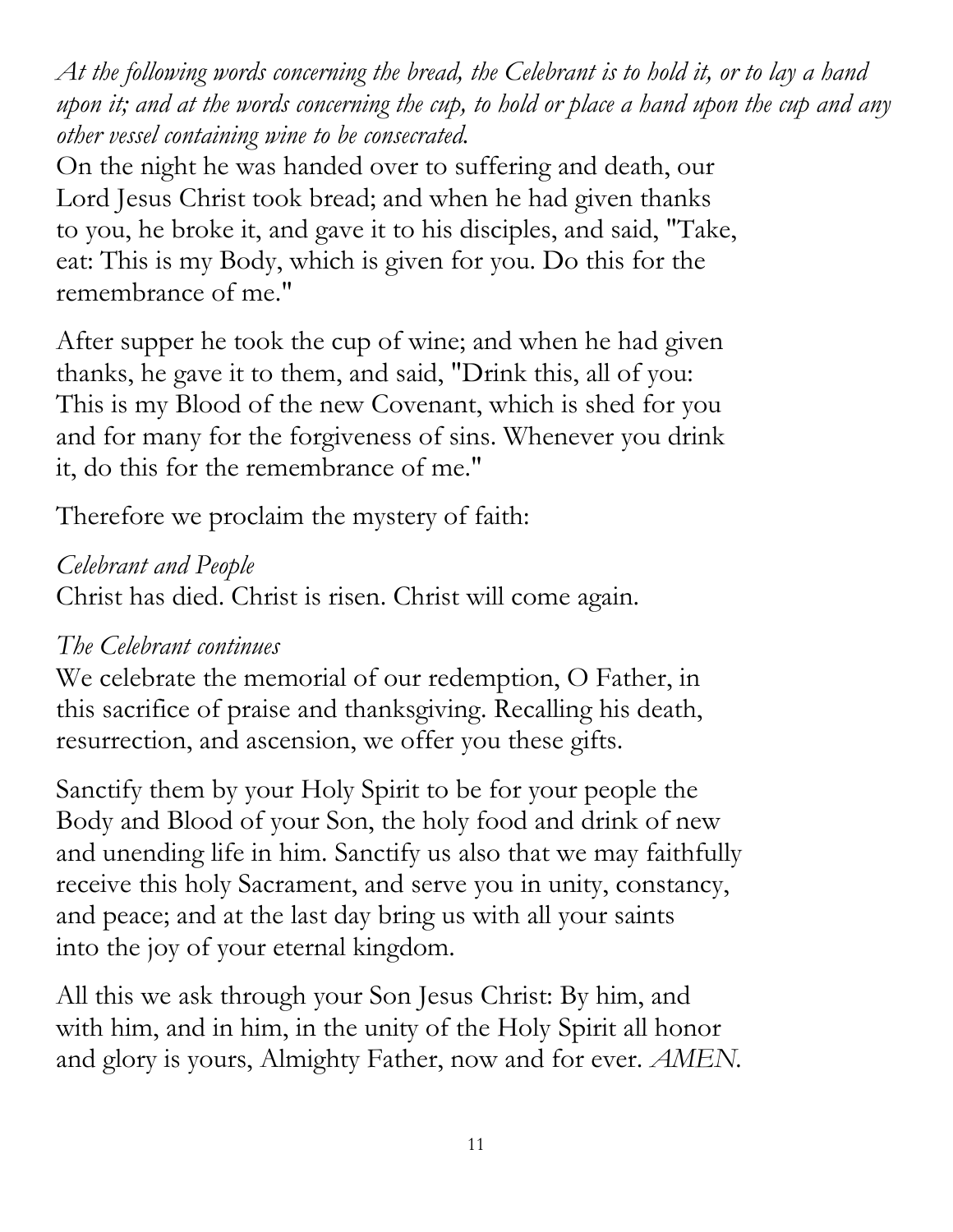*Celebrant* And now as our Savior Christ has taught us, we are bold to say: *Celebrant and People together*

Our Father, who art in heaven, hallowed be thy Name, thy kingdom come, thy will be done, on earth as it is in heaven. Give us this day our daily bread. And forgive us our trespasses, as we forgive those who trespass against us. And lead us not into temptation, but deliver us from evil. For thine is the kingdom, and the power, and the glory, for ever and ever. Amen.

# The Breaking of the Bread

*The Celebrant then breaks the Consecrated Bread and says* Christ our Passover is sacrificed for us;

*People* Therefore let us keep the feast.

Lamb of God, you take away the sins of the world: have mercy on us. Lamb of God, you take away the sins of the world: have mercy on us. Lamb of God, you take away the sins of the world: grant us peace.

*The Celebrant then presents the Sacrament to the People*

The Gifts of God for the People of God.

Take them in remembrance that Christ died for you, and feed on him in your hearts, by faith, with thanksgiving.

### The Prayer for Spiritual Communion

*Should you prefer not to receive the physical elements of the Holy Communion you are invited to read the following in silent prayer as the physical sacrament is being distributed.* 

In union, O Lord, with your faithful people at every altar of your Church, where the Holy Eucharist is now being celebrated, I desire to offer to you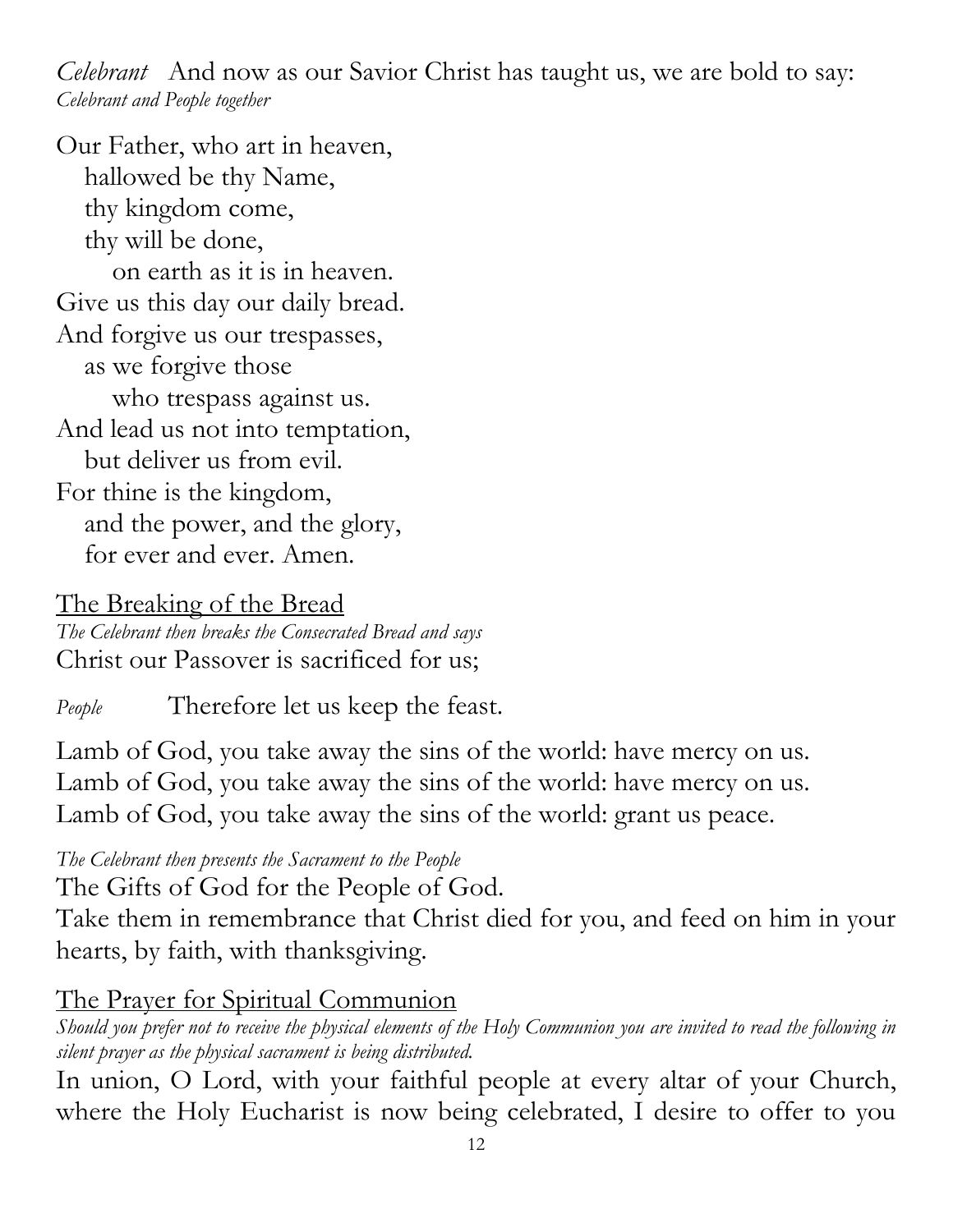praise and thanksgiving. I remember your death, Lord Christ; I proclaim your resurrection; I await your coming in glory. And since I cannot receive you today in the Sacrament of your Body and Blood, I beseech you to come spiritually into my heart. Cleanse and strengthen me with your grace, Lord Jesus, and let me never be separated from you. May I live in you, and you in me, in this life and in the life to come. Amen.

### The Distribution of the Holy Sacrament

All baptized Christians, regardless of age or denomination, are invited and welcome to receive the sacrament. Everyone, regardless of faith, is welcome to receive a blessing— simply cross your arms in front of you approach the priest. Each row, beginning in the front, should come up to the chancel step to receive the Blessed Bread. The Chalice cannot be offered at this time by direction of the Bishop of West Virginia. Once the priest has placed the wafer in your hand you should return by the side aisle to your pew. Once a row has received communion, the next is free to come to the chancel steps.Gluten free wafers are available to those who request them.

### Communion Hymns

| O sacred head, sore wounded | H 168 |
|-----------------------------|-------|
| And now, O Father           | H 337 |

#### Our Prayer after Communion

*Celebrant* Let us pray. *Celebrant and People* Almighty and everliving God, we thank you for feeding us with the spiritual food of the most precious Body and Blood of your Son our Savior Jesus Christ; and for assuring us in these holy mysteries that we are living members of the Body of your Son, and heirs of your eternal kingdom. And now, Father, send us out to do the work you have given us to do,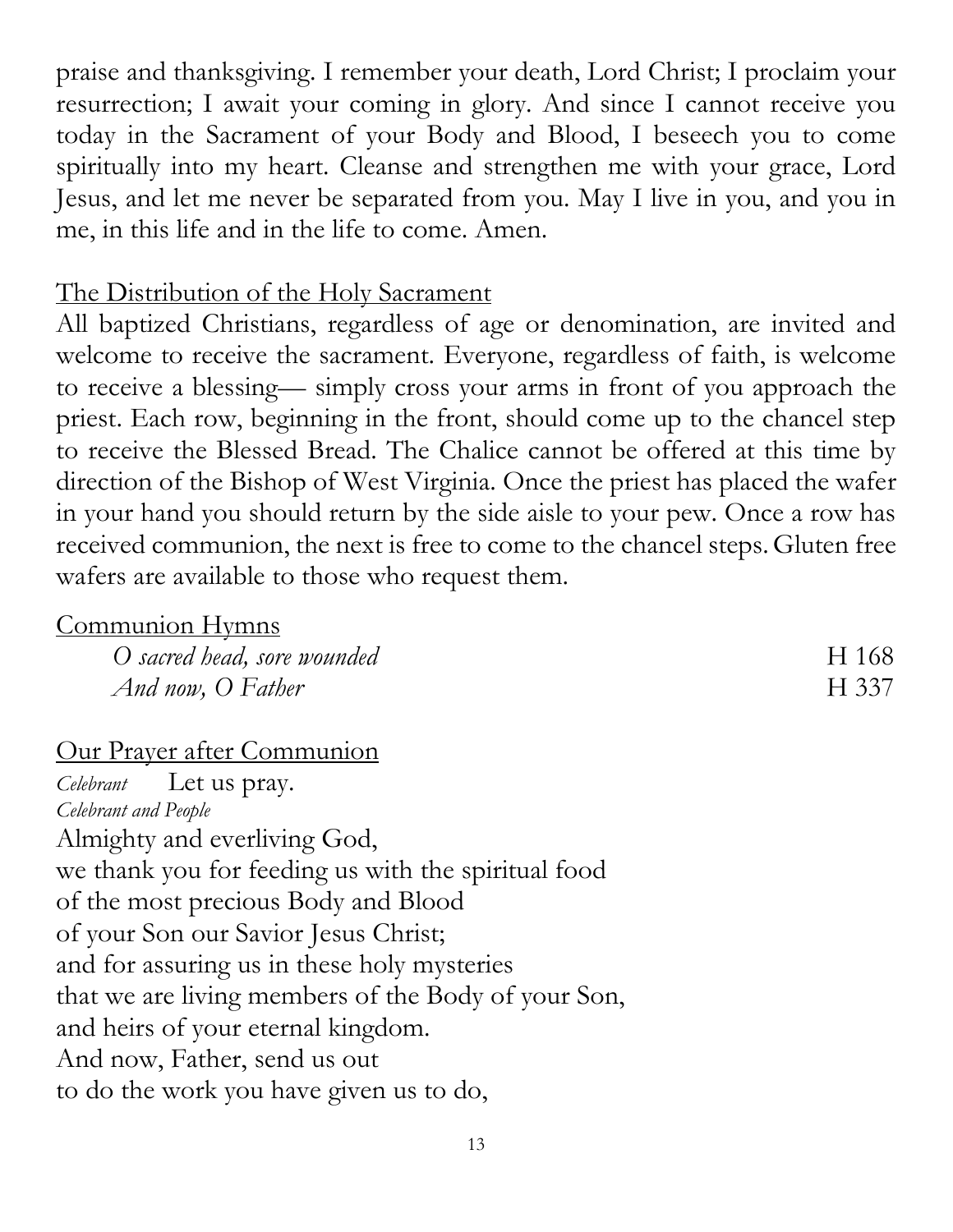to love and serve you as faithful witnesses of Christ our Lord. To him, to you, and to the Holy Spirit, be honor and glory, now and for ever. Amen.

# **The Solemn Prayer over the People and The Blessing**

Almighty God, we pray you graciously to behold this your family, for whom our Lord Jesus Christ was willing to be betrayed, and given into the hands of sinners, and to suffer death upon the cross; who lives and reigns for ever and ever. Amen. And the blessing of God almighty, the Father, the Son, and the Holy Spirit, be upon you and remain with you, forever. Amen

Hymn *At the Name of Jesus* **H 435**

# **The Dismissal**

*The departing minister then says* Let us bless the Lord. *People* Thanks be to God.

# Postlude



The palms are given by Mike and Sloane Hunter in loving memory of Mrs. Betsy Davis and Mrs. Ann Hillier.



Following our service will be Coffee Hour, hosted by David Hardin and Terry Whittington. This is a time for us to have fellowship, share our joys and sorrows, and get to know one another. It is very much an extension of the communal feast we share in the Holy Eucharist. Please join us!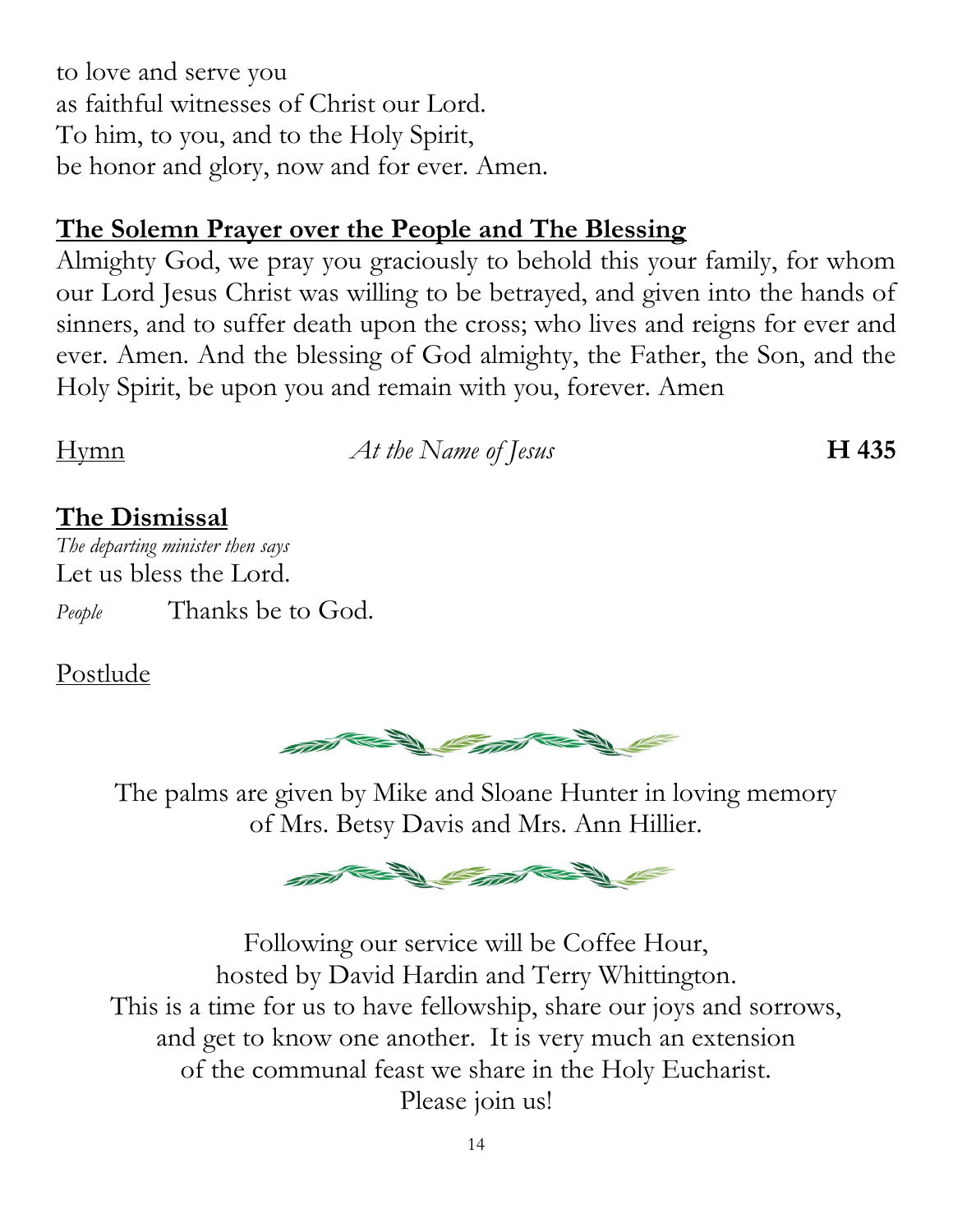# **Participants in Today's Liturgy**

| Celebrant              | The Rev. Lou Hays                 |
|------------------------|-----------------------------------|
| Organist & Choirmaster | Terry E. Whittington, Jr.         |
| <u>Acolyte</u>         | Rob Merritt                       |
| Lector                 | Ted Lewis                         |
| Altar Guild            | Linda Ammar and Elizabeth Sudduth |

# Attendance Last Sunday: 81

**Birthdays This Week:** Cici Dyer, Katherine Lewis, Jim Paine, Cameron Clement, Rob Snidow, Beka Steorts, Phil Mahood, and Betty Nash.

# **Calendar of Events**

Thursday, April 14 Maundy Thursday - Holy Eucharist with music 7:00pm Friday, April 15 Good Friday - Stations of the Cross 12 noon Good Friday Service 7:00pm Sunday, April 17 Easter Day - The Feast of the Resurrection 10:00am

**Please Keep the Following in Your Prayers:** Dorene Dimes, Bonnie Taylor, Joe Sanders, Bea Paine, Bob and Peggy Walk, John Kersey, Martha Linkous, Jay Kephart, Buck and Louisa Sowers, Donna Fortune, Ed and Gladys Fortune, Ivy and the Gaines Family, Brian, Lane, Loraine, and Sherry.

### **Announcements:**

Easter Lilies: A sign-up sheet for those who would like to purchase Easter lilies is available at the Usher's Table in the Narthex. Lilies will be \$15 and may be given in memory or honor of a loved one, or in thanksgiving for a blessing. Today is the final day to have your donations in for your lilies. Thank you!

Parish Life Committee: If you would like to serve on the Parish Life Committee, please sign the sheet in the front hall.